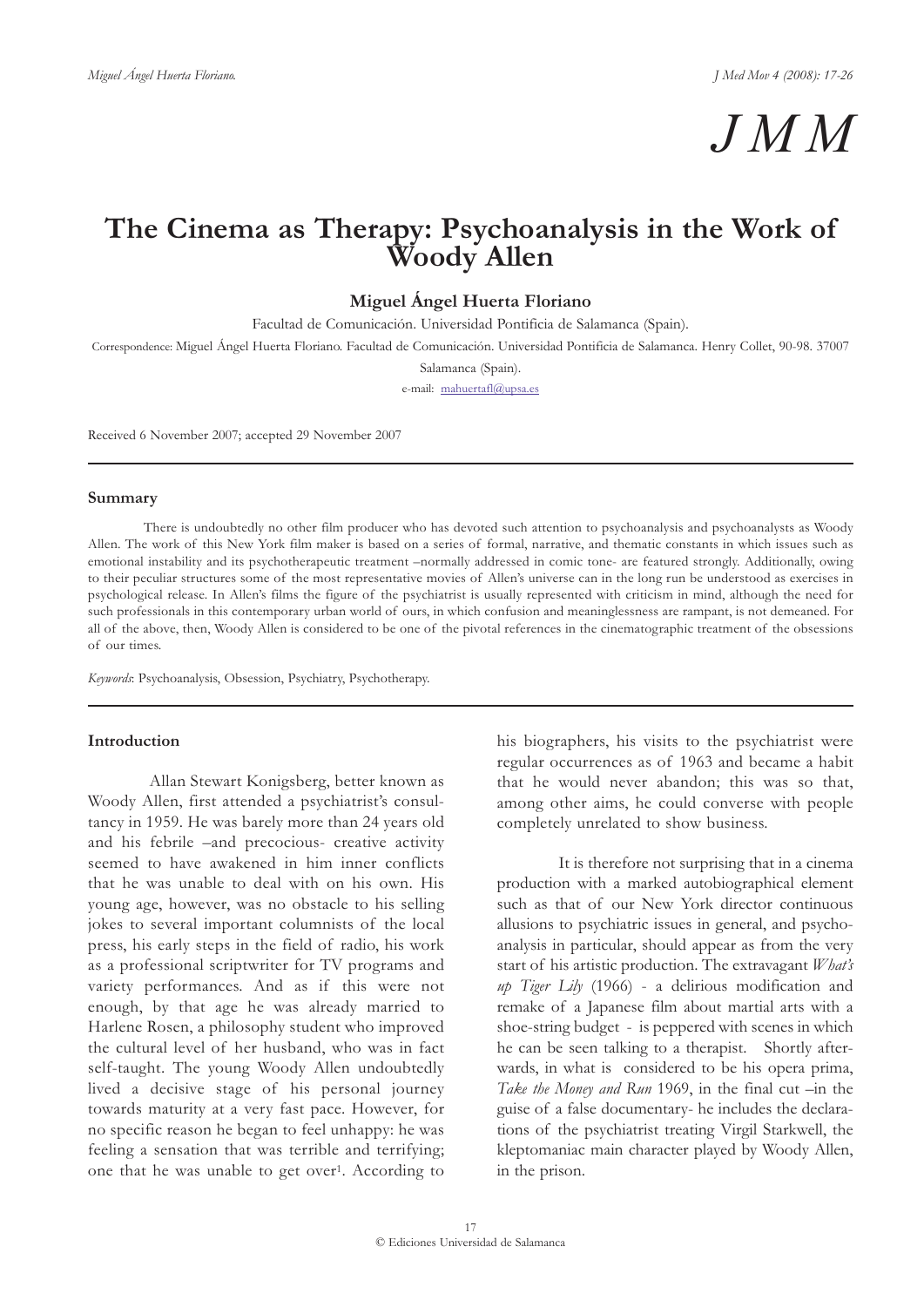

However, it is after *Annie Hall* (1977) that references to psychiatry and psychoanalysis become more regular and above all more encrusted within a production style that has since then matured to the point of Allen now being seen as a key figure in the world movie panorama of the late twentieth and early twenty-first centuries. Allen's production is also prolific almost to the point of obsession, as though directing movies were an alternative to therapy itself. Thus, Allen often places himself behind, and in many instances in front of, the camera in order to reduce his visits to the psychiatrist, among other goals. And this attitude affects his creative sphere in two ways germane to our enquiry here. On one hand, the stories acquire a deep personal imprint, a sincerity that exposes highly personal traumas that materialise with aesthetic operations that are both complex and revealing of a troubled psyche. On the other, the films are replete with professionals and patients, relating to a key aspect within the array of issues that recurrently interest the artist.

# **Suffering as recreation and relief; cinematographic devices for representing the unconscious**

In *Husbands and Wives* (1992), the young Rain (Juliette Lewis) gives her teacher Gabe Roth

(Woody Allen) the following impression about the manuscript of a novel that he has just finished - she says he makes suffering sound like fun. Her comment could well be extended to Allen's movies, outstanding representatives of American comedy based on Jewish tradition (Lubitsch, Wilder, Groucho Marx, etc). The importance of our author is well known in the comic genre, so popularly accepted as escapist or pleasurable, but also linked, in its more enduring manifestations, to suffering and perhaps a pessimistic view of human existence2. This consideration is explained by Lester (Alan Alda), the successful TV producer in *Crimes and Misdemeanours* (1989): "The thing to remember about comedy is if it bends, it's funny; if it breaks, it's not funny."

In general, Allen's films have an existentialist tinge that emerges through a manipulation of the deepest of human preoccupations as the subjects of humour. The meaning of life, the lack of consistency in moral and/or theological referents, the unforeseen nature and intervention of chance -sometimes randomness- in interpersonal relationships are just some of the pillars upon which his films are seamlessly built. These issues affect all his characters, especially those played by himself, who are all prisoners of their own obsessions and draw forth from us a laughter that in the end inevitably stings, because it is born of suffering. Laughter, as has happened so often in the history of communication, acts as a sort of releasing catharsis, with benefits for both individual and social balance. However, its basis rests on pain, a paradox on which the director bases himself– through exploration of the specific tools of film language- to represent turbulent psychological states.

This is undoubtedly one of the most important qualities of Allen as a creator, since he tends to portray himself as an explorer of the mind based on what is, in essence, characteristic of the aesthetic and narrative nature of film. As a result, and as we learn from Girgus, in most of his films psychoanalytic awareness functions as a kind of narrative-generating force that provides a tentative means to organising the chaos of modern life3. In this sense, what the director does is simply to use the formal rudiments of the seventh art to represent the confused and unstable states of the human mind. This is so to such a point that Allen himself has on occasion admitted his desire to make films about the unconscious in which this, the unconscious, would be the main scenario for the development of the action4.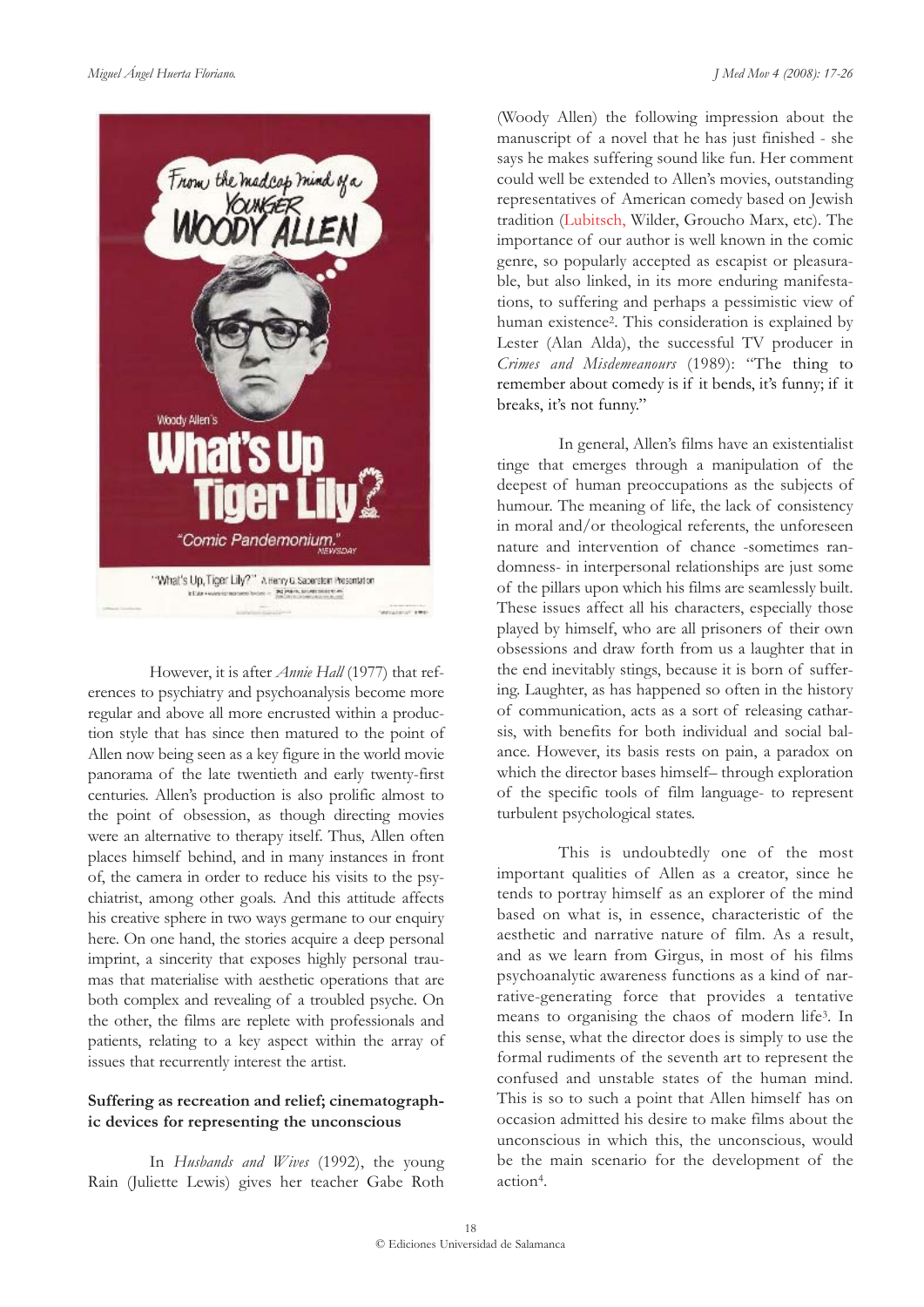

Without going so far, what is true is that some of his works are conceived and organised as though they were in fact therapy sessions. Thus, in Allen's films the characters usually appear wishing to exteriorise their innermost fears, ghosts and worries; often circumscribed within a sentimental context and on not a few occasions with a heavy dose of philosophy mixed in. We therefore see a kind of confession that emerges through the typical direct looks the characters give the camera, appealing to the audience, who then feel invited into the text of the film. This device -so distant from the conventions of the classic narrative that defines the meta-linguistic aesthetics of the modern cinema- involves a break from the transparency of the plot and invites those on the other side of the screen to adopt the guise of a confessor before whom the character bares him or herself emotionally and psychologically. Examples -to cite two cases distant in time- are Alvy Singer (Woody Allen) at the beginning of *Annie Hall* and Jerry Falk (Jason Biggs) in several parts of *Anything Else* (2003). Allen's invitations to the members of the audience lead them to become the receivers of messages very similar to those given out by the characters in the offices of their psychiatrists, and hence they become an extradiegetic reflection of those same analysts.

At the same time, the director uses voiceover –which allows us to hear the inner thoughts of the characters or their memories of the past expressed out loud – as a highly singular element of his style. This is yet another resource aimed at offering the character relief, since through this cinematic device we see what is in the end a relationship in which the receiver is understood as a confidante.



However, the most radical and striking use of what is typical of the language of movies for the representation of mental states is seen in the visualisation of dreams, the choice of disordered narrative structures, temporal superposition and the interaction between «real» and «fictitious» people. In Allen's movies, the narrative becomes progressively more complex, especially as from *Annie Hall*, which is an actual declaration of principles about the different levels and spatio-temporal fractures on which many of his stories rest. Thus, the narrative scaffolding becomes more complex and richer, apparently chaotic and very free.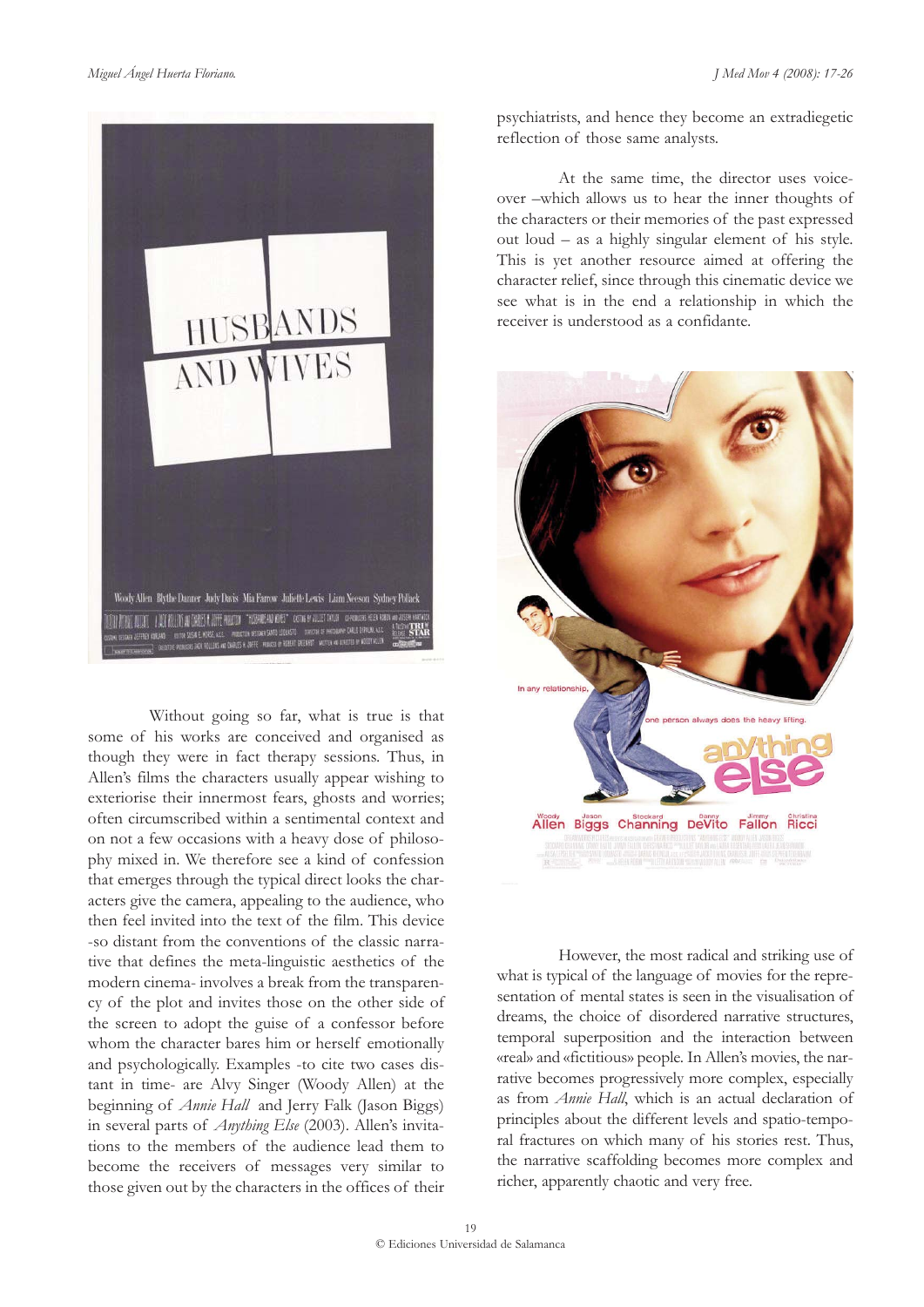His work is full of examples. In *Bananas* (1971) the clumsy Fielding Mellish (Woody Allen) tells his psychoanalyst about a recurrent dream in which some religious men bear a cross onto which he has been nailed in a procession along a central avenue in New York. However, the presentation of dream-like situations becomes more interesting in *Annie Hall*. Here we are offered a deconstruction of the main character in which even his materialisation in the past is possible, such that he sees himself as a child in the company of his parents or his school friends. This operation reached greater heights in some films in which, as in *Stardust Memories* (1980) and *Deconstructing Harry* (1997), Allen plays a movie director (the former) and a writer (the latter) – both of whom enter into contact with the people they themselves created, thereby mixing the assumed reality with the fiction in the discourse. This mechanism is further complicated by the constant jumps in the order of the stories, thus producing temporal fractures that are in general much appreciated by the author of *Hannah and Her Sisters* (1986) and *Crimes and Misdemeanours* (1989) to mention two of the several cases in which Allen makes it clear that the *flashback* is one of his favourite rhetorical operations.



# CRIMES AND MISDEMEANORS



Thanks to the peculiarities of the language of the cinema, it is easier to understand the complex pattern that the film maker weaves into his most significant works, in which different levels of reality tend to be combined. Moreover, in such works we usually perceive a wish to X-ray the dilemmas and psychological traumas of the characters, where memories and a non-realistic interaction between individuals belonging to different, although complementary, spheres of the narrative are of special importance. A good example can be found in *Annie Hall*, in which the main character recalls his experiences at school. The *voiceover* sets us in the classroom, where Alvy the child is reprimanded by the teacher who receives complaints from a schoolgirl who he has unexpectedly kissed. Suddenly we see Alvy the adult seated in the chair, airily complaining that it was only an innocent curiosity about sex. The teacher warns Alvy that children of six-years old do not think about girls and the child who has been kissed erupts with "For God's sakes, Alvy, even Freud speaks of a latency period". And Alvy the forty-year old, in an exchange reminiscent of the surreal, replies "Well I never had a latency period, I can't help it".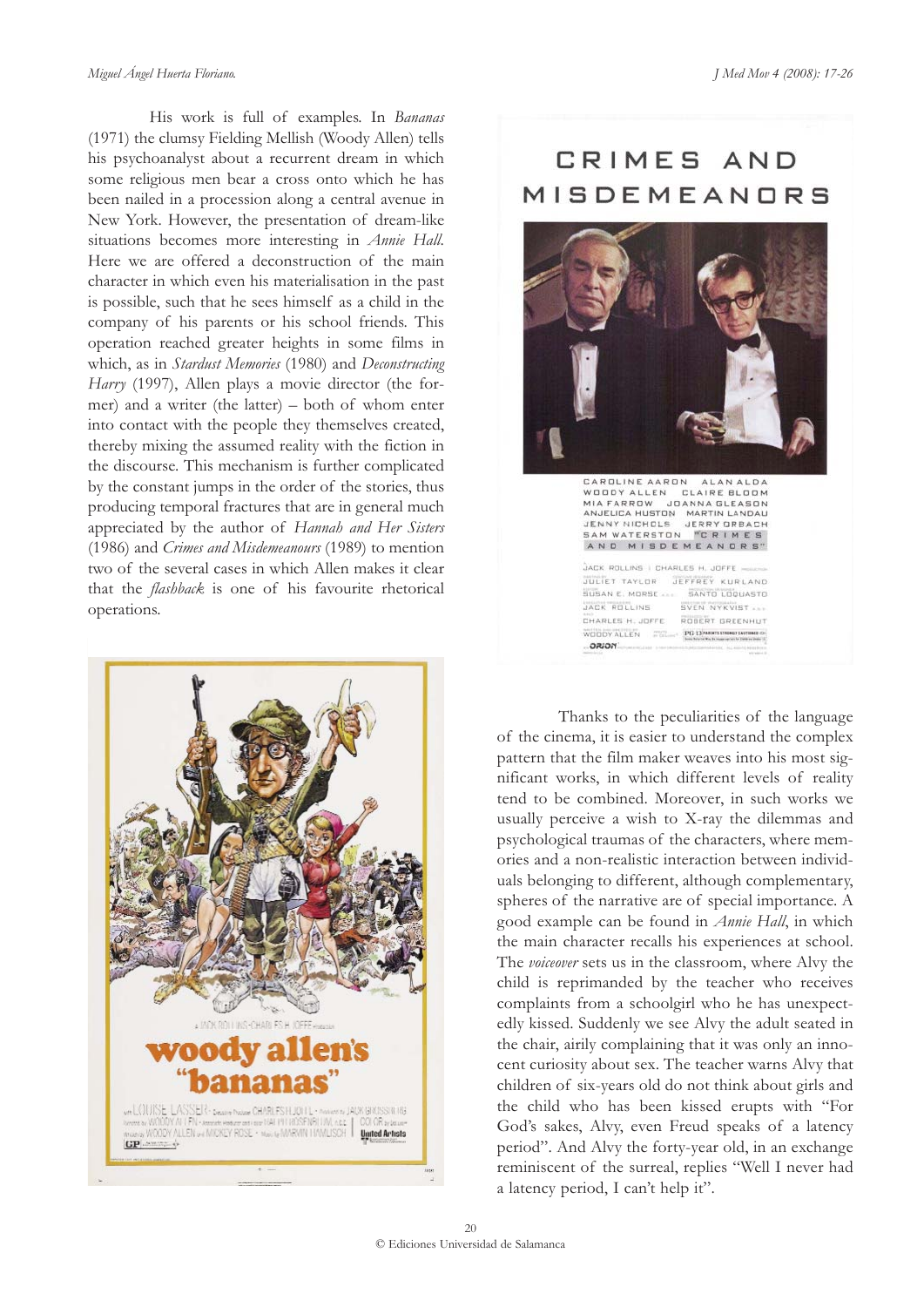Evidently, scenes like this are impossible to understand in a realistic sense, which means that we must realise that they only occur in the mind of the character, who is emotionally laid bare in the text of the film through the presence of memory in the present moment. This is also a usual type of narrative logic, since as the author himself reminds us in *Stardust Memories*, all that occurs after the domestic help of Sandy Bates (Woody Allen) places a dead rabbit in front of him is no more than a projection of his own psyche: "so everything that occurs later on in the film is happening in his mind"5. Thus, adapted to a certain extent to Freudian theory – for which dreams are characterised by temporal dislocation and an order that is catalysed from the unconscious- the formal and narrative efforts of Allen adopt a chaotic and fractured guise, as if the content of his discourses were no more than expressions of the inner ghosts of an artist prepared to explore his mind from the insides of film sequences through free association between "real" happenings and evocations that derive from the seeds of his traumas and worries. These obsessions can be attributed to the persons inhabiting the stories but also to an author who impregnates his creations with a noteworthy autobiographical element.

# **The psychoanalyst: a recurrent figure in Allen's gallery**

*Take the Money and Run*, which should be considered the opera prima of Woody Allen, includes a complete declaration of principles about the film maker's view of the figure of the psychoanalyst, one of the commonest categories among those populating his work. The film is a false documentary about the story of Virgil, a thief who is definitely not up to speed in his profession. At one particular moment of the film we see Dr Epstein (Don Frazier), a psychiatrist who treated Virgil during his time in prison, making declarations about the patient and his relationship with his beloved Louise (Janet Margolin): "Louise meant a great deal to Virgil from a psychiatric point of view. His love for her was the healthiest thing in his life. It was genuine and clean. Not like some patients I know". At that moment, the doctor directs an inquisitorial look at a prisoner lying on a couch with a look of guilt on his face.

The artist undoubtedly has a kind of lovehate relationship with psychoanalysts. In general terms, his films portray a fairly critical view since his therapists tend to be pretty incompetent at actually "curing" their patients. From this point of view, it seems that Allen –who has paradoxically received

treatment uninterruptedly ever since he was a young man- is attempting to tell us that seeing a therapist is simply a waste of time and money. However, a the same time, it seems that the presence of these specialists is a part of the urban architecture that the author is unable to elude, implicitly accepting a relevant and natural role for them in a world in which the more profound issues cannot be addressed in black and white. Faced with the loss of meaning and the lack of certainty of modern life, Allen chooses the consolation of science over any theological balsam, regardless of the fact that neither works. In this way, he actually adopts the words of Harry Block, the man of letters in *Deconstructing Harry*, when he says that if he had to choose between the Pope and air conditioning he would choose the latter.



Also, with a few exceptions psychiatrists have a tangential, although quite influential, presence in the development of the narratives. The characters playing these figures do so in a secondary fashion, and in fact sometimes they are only referred to in *off*, such as when in the futuristic *The Sleeper* (1973) Miles eventually recognises that he had not seen his therapist in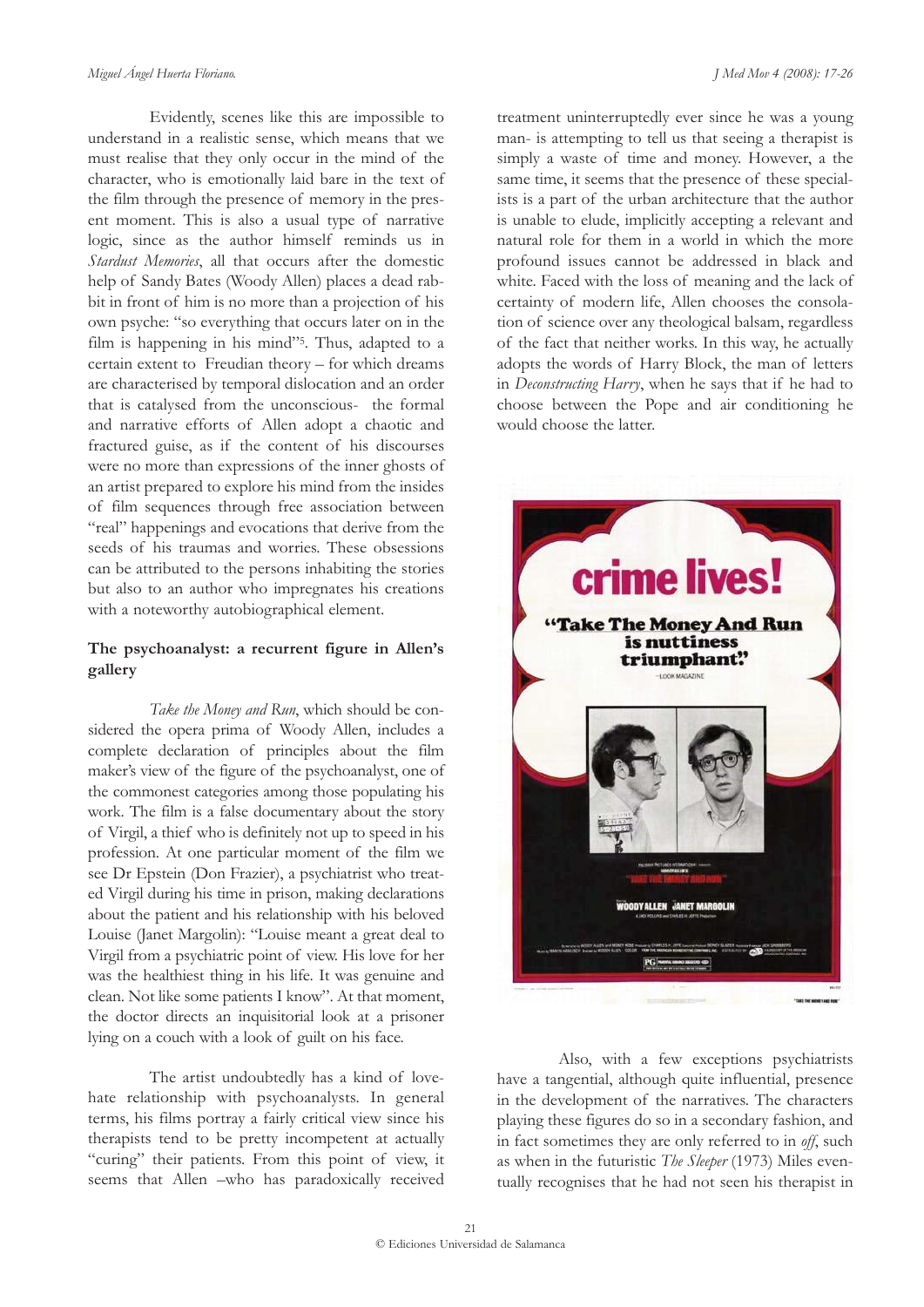#### *Miguel Ángel Huerta Floriano. J Med Mov 4 (2008): 17-26*

200 years "And I haven't seen my analyst in 200 years. And he was a strict Freudian. And if I'd been going all this time, I'd probably almost be cured by now". Moreover, where therapists do appear on screen they are dressed in grey; they lie in an armchair in apparent listening mode while their patients engage in unfettered wordiness. Notwithstanding, what reproaches can we deduce from the acid vision of the director?



First, a dysfunctionality that reflects the very human weaknesses of analysts that makes them equal to their patients. In some of his films, Allen plays comically with the paradox that psychiatrists are not even able to put their *own* lives in order. Thus, in *Manhattan* Mary Wilkie (Diane Keaton) complains that her therapist can no longer counsel her about her love problems: "Donny is in coma. He had a very bad acid experience"*.* However, it is in *Deconstructing Harry* where Allen expresses himself so trenchantly in this sense. In one of the most memorable scenes – and here we refer to both the film and the whole treatment given to psychiatrists by Allen – we see Joan (Kirstie Alley) arguing with her husband Harry because he has slept with one of her twenty-year old patients who has subsequently spilt the beans in a therapy session. The affronted wife is trying to strangle him, screaming that she is going to kill him, when a patient arrives for a consultation. Suddenly, she says she is sorry and gets up. The camera remains on the patient who, horrified, hears voices from off the set. "You fucked-up fuck! I can't believe you did this! Fucking asshole! You fucked my patient- You don't fuck somebody's patient! Fuck you!" Then she returns to the office, sits down and begins to write in her notebook. She asks poor Mr. Farber to pick up where they had left off but while he is trying to do this she struggles to open a bottle of pills. She jumps up again and carries on with the argument at full volume "And with my patient! That is a sacred trust! My patient!" Harry attempts to defend himself: "But who else do I meet?" Joan sits down again and asks Mr. Farber to continue, but before he can she screams to the other end of the house "Get your shit and your goddam clothes ands get the fuck out of here!....And I mean tonight, motherfucker". This is when Mr Farber bursts into tears like a child.

This scene exacerbates the vitriolic tone usually accorded to issues of psychoanalytical treatments by the author. In this scene, we see a psychiatrist who shows her weakness of character in managing an emotionally and psychologically extreme situation. The comic thrust of the situation is also enhanced by the portrayal of the point of view of the unfortunate Mr. Farber, who is terrified upon learning that his problems are unsolvable because even his therapist is condemned to uncontrolled suffering in the sphere of human relationships. The humoristic treatment of despair and suffering thus acquires a pessimistic underpinning that on other occasions suggests the restrictive and repressive attitude of the therapist. There are many other instances of this, such as when in *Manhattan* Isaac (Woody Allen) is surprised that Mary should call her therapist Donny: "I call mine Dr. Chomsky, you know. He hits me with a ruler". In *Stardust Memories*, we see a cadaverous looking doctor, his face illuminated by contrast lighting that further highlights his sinister aspect, speaking in a severe voice to the camera about his patient: "He failed to get over the terrible truths of existence, and at the end his inability to push away the horrible facts typical of existence in this world took all meaning from his life"*.* And in *Hannah and her Sisters,* the wife of a friend who Mickey Sachs (Woody Allen) has asked to impregnate his own wife brakes his initial enthusiasm: "It's something to be talked about by your psychoanalyst and mine"*.*

The excess severity and control is not the only reproach that the characters and/or the author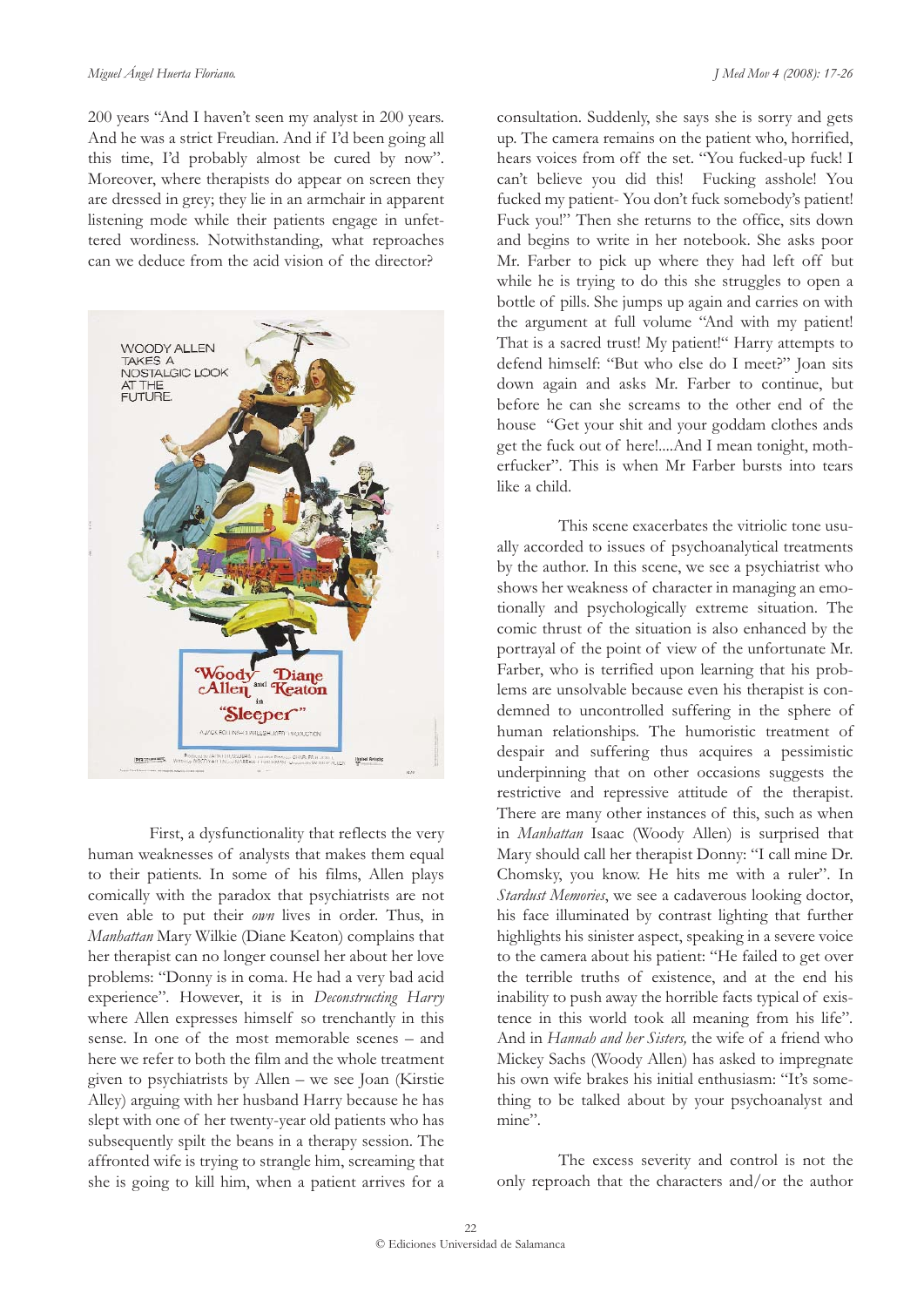formulate against specialists who dispense treatment based on psychoanalysis. The perception that putting oneself into their hands serves little use may also be due to the lack of answers to the dilemmas that have arisen. Again in a caustic tone, Allen often places Jerry Falk –the character in *Anything Else*, - in a consultancy from which no clear benefit at all emerges. Obsessed with his inability to leave his girlfriend for an attractive woman he has just met, the young man consults his psychiatrist. However, the therapist simply asks him about a recurrent dream his patient has in which the Cleveland Indians –a baseball team- are buying toys in a Toys'R Us store. Desperate, Jerry looks at the camera and we hear "The guy will not talk. I've been with him for three years and he wants me to free-associate about the Cleveland Indians".

It is clear then, that although the men and women portrayed in the films need to know that they can always count on their therapists, these latter do no represent a definitive answer to their problems. The humour becomes more patent in that even though they know that the treatment is inefficient in the utilitarian sense they return to their sessions time and again. Thus, the spectator knows that when Alvy confesses to Annie Hall that after 15 years of treatment he's going to give his analyst "one more year and then I'm going to Lourdes", he is only recognising implicitly that he will continue to be cannon fodder for the profession. Even were this not so, he would need to relate himself to some kind of figure able to offer hope, relief or a mechanism of defence in a world characterised by the absence of meaning, which is why in *Stardust Memories* Sandy Bates admits that "I think I need something more than a book on zen. I need a rabbi, a psychoanalyst or an interplanetary genius" and why in *Deconstructing Harry* Harry Block says "I have squandered all I have on shrinks, lawyers and whores… fatigue syndrome". In this sense, it is not surprising that what the psychiatrist represents within the fiction is sometimes taken over by characters such as the genial Doctor Yang (Keye Luke), a Chinese doctor who treats an anodyne wife in *Alice* (1990) with some wonderful herbs that, among other effects, allow her to be invisible so that she can confront the truth of the world surrounding her. On other occasions, the role is portrayed by someone more prosaic, such as David Dobel (Woody Allen), who in *Anything Else* is able to offer the doubtful Jerry the answers not provided by his analyst, against whom he hurls tirades at every possible opportunity "You know, since the beginning of time, people have been frightened and unhappy and scared to death and scared of getting old



and there have always been priests and shamans and now shrinks to tell them 'I know you're frightened, but I can help you. Of course, it'll cost you a few bucks".

In general, it is difficult to find more generous examples of the figure of the psychiatrist. The most outstanding is undoubtedly Dr. Eudora Nesbitt Fletcher (MiaFarrow), the physician who risks her whole professional career to solve the problems of Leonard Zelig (Woody Allen), known to the press as *the human chameleon* owing to his propensity to change his personality according to whom he is with at any given moment. The doctor applies psychoanalytical techniques against the counsel of her colleagues, who defend the organic origin of his condition up to the point of attributing it to a bout of "indigestion brought on by Mexican food or to a brain tumour". Despite this, she uses hypnosis in sessions that were to become famous under the denomination of "the white room", which according to the false documentary which is *Zelig* (1983) would become of huge importance in the history of psychotherapy. Nevertheless, according to the voice in *off* that tells the story the success of the treatment will be due to a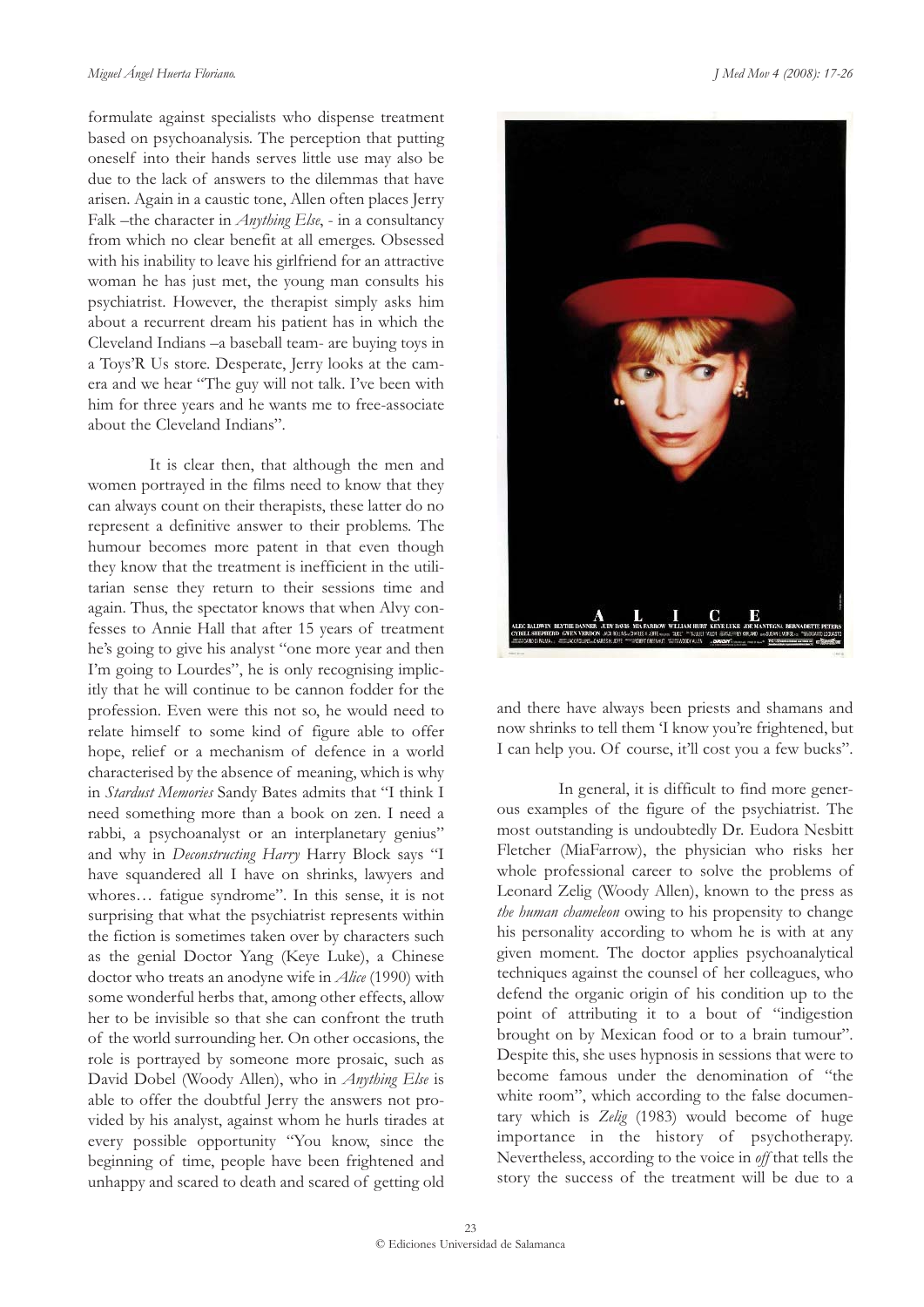double-edged attack, according to which, with the patient (Zelig) in a trance, the therapist will explore his personality and then reconstruct it and, while conscious, will show him kindness, care and unconditional attention.

In this way, for once Allen humanises therapists in a dual way: on one hand, they appear as intelligent, audacious and intuitive, while, on the other, they are resolved to becoming emotionally involved in solving the problems affecting their patients. This is an exceptional case in a filmography that tends to portray corrosive comedy, although it also gives us a hint about the natural way in which the film maker places psychiatrist in his own world, to which they inexorably belong as though they were a necessary lesser evil within the cloud of urban neuroses inhabiting his stories.



### **The patients: the psychological disorders of the contemporary urbanite**

In the long run, the character of Leonard Zelig is no more than an extreme exaggeration made

by Allen of what is commonly considered to be a multiple personality complex. Again, the altered condition of the subject is used to obtain humoristic dividends from what is usually a motive of suffering and pain. The film maker is insistent on this topic, and his work is full of people who consider themselves to be neurotic – even though the concept of "neurosis", as such, has now been all but abandoned by scientific psychology and psychiatry- and who, in all reality, subject themselves to psychotherapy in order to combat very diverse types of disturbances: depressive, somatoform, of a sexual nature, dissociative, anxiety, impulse control, etc.

Thus, the author has popularised a stereotype characterised by disquiet and fragility, which he has usually portrayed himself in order to strengthen the autobiographical facet of his creations<sup>6</sup>. Actually, the device revolves around the dilemmas affecting the main character such that the figure of the therapist can be considered as a reflection that bounces that character's most important inner conflicts outwards. Accordingly, to a certain extent Allen's portrayal of the psychiatrist also helps to his own personality, with which it tends to be coherent. A good example can be found in *Annie Hall*, where the screen is split in two while Annie and Alvy converse with their respective doctors. She does this in a consultancy with a fairly modern style thanks to some sophisticated decoration. He, on the other hand, does so in a more classic and solemn environment, with a prevalence of ochre. The questions they are asked are very similar, although their replies reinforce the contrast between their two personalities, which at that point implies a threat of breakdown of the relationship between them. In particular, when asked about the frequency of their sexual encounters their replies are respectively "Hardly ever, maybe three times a week" (him) and "Constantly, I'd say three times a week" (her).

However, beyond the game set up with their doctors, the films offer a broad but consistent series of features that help us to forge an "identikit" of the Allen anti-hero: an urban male, timid, nearly always unsatisfied, prone to making a lot of gestures, stressed and obsessive, often a hypochondriac, with a propensity to fall in love, intelligent and voluble. His philosophy -fairly bipolar in that he expresses pessimistic convictions about his own existence offset by an epicurean flair that acts as antidote, is expressed in the legendary scene in *Manhattan* in which Isaac improvises a list of the things that make live worth living, although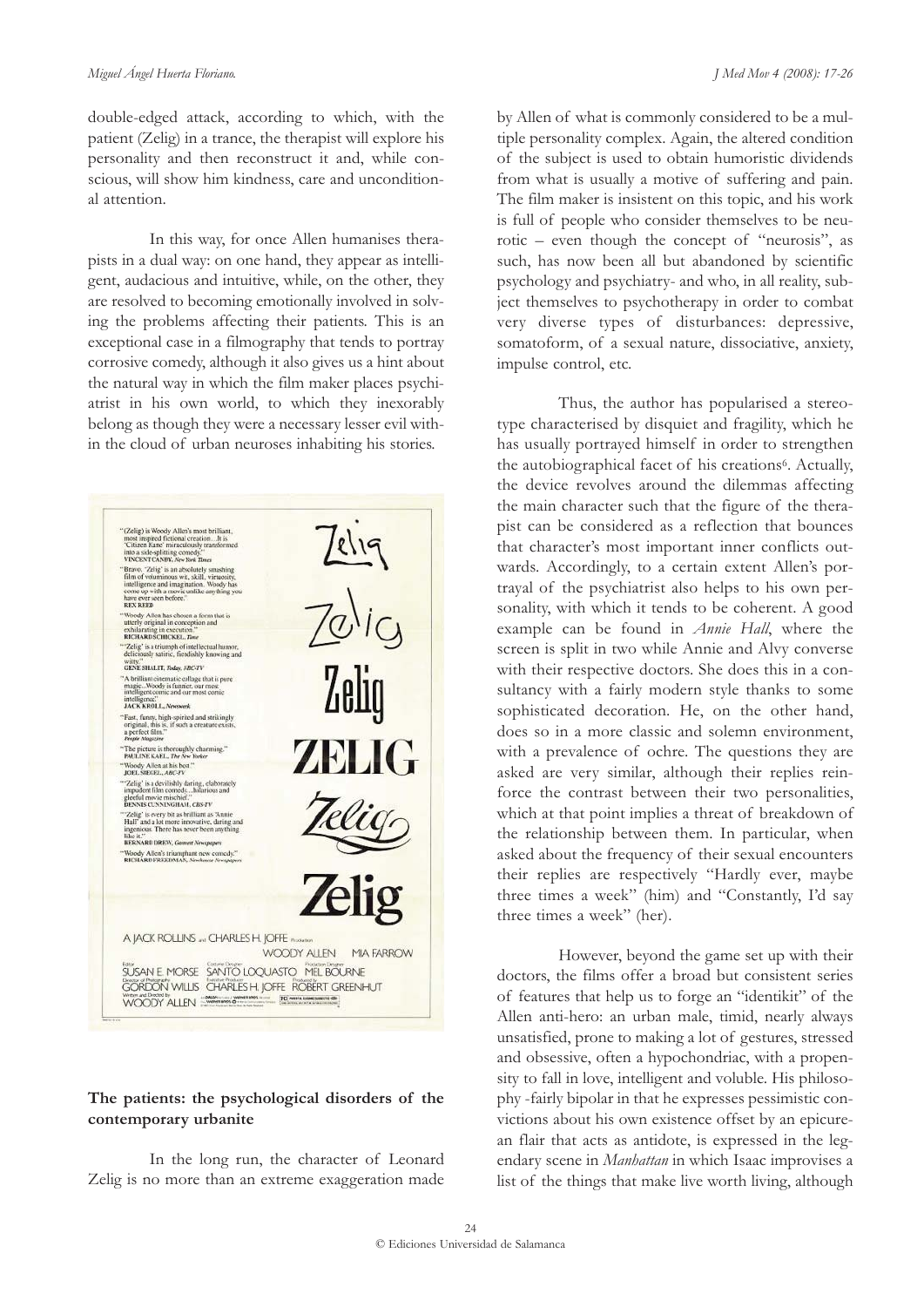he only does so to palliate the blackness of the idea he has just had for a story about "…people in Manhattan who are constantly creating these real, unnecessary, neurotic problems for themselves 'cause it keeps them from dealing with more unsolvable, terrifying problems about... the universe".

The predisposition of the character to take any event as a symptom of the meaninglessness of life or as an excuse to feel anxious is a gold mine for the exercise of comedy. The spectator knows that part of their charm lies in the deficiencies and weaknesses of the fictional creatures. And it could be said that to a certain extent even the characters feel comfortable with their own instability and problems, which they assume with as little fuss as they would accept the colour of their hair. This combination has generated some very funny scenes, such as the finding of a lifeless body in the lift in *Manhattan Murder Mystery* (1993), which draws a cry –actually a rather *engaging* sort of cry- from Larry Lipton (Woody Allen) *"*Oh, Jesus. Claustrophobia and a dead body. This is a neurotic's jackpot". Thus, in a completely natural way Allen brings to the screen certain psychological disorders, and -thanks to the scope of deformation allowed by the comic genre- encapsulates the humanisation of the kleptomaniac, the schizophrenic or the addict of prostitution, to name but three.

So, the influence of psychoanalytical theory filters into the construction of the type character that appears so frequently in Allen's work. In particular, childhood and the education received at home through parents are often blamed as the traumatic origin of the emotional instability suffered in adulthood. In *Take the Money and Run,* Virgil's parents cover their faces with plastic glasses and a false moustache because for many years they have been ashamed of their child. In *Bananas*, Fielding recalls his childhood and confesses to his analyst "And I... I guess I had a good relationship with my parents.... They very rarely hit me... I think they hit me once, actually, in my whole childhood. They started beating me on the 23rd December 0f 1942 and stopped beating me in the late spring of 1944". But it is above all in *Oedipus Wrecks* –the chapter directed by Woody Allen for the collective film *New York Stories* (1989)- where the director extends his application of the "Oedipus complex" further than in any of his stories through the exacerbated control to which Sheldon (Woody Allen) is subjected by his mother (Mae Questel), to the ultimate extent that she ends up looking down on him from the sky over New

York and only comes down when he teams up with a girl very much like her.

It is well known that although subject to the constraint of fiction Woody Allen has done no more than expose and "undress" himself for forty years through his creations, so influenced by psychoanalysis that they almost function as a substitute. In this sense, it is not surprising that in the documentary *Wild Man Blues* (1997) –which the director Barbara Kopple dedicated to the musical tour that the artist made with his Jazz band- he portrays himself, when confessing to his wife that he is special. When he is in Europe, he misses New York and when there he misses Europe. He doesn't want to be where he is and always wants to be somewhere else. He sees no way of solving the problem. Wherever he is it gives him chronic dissatisfaction. But it is this terrible dissatisfaction that he has been able to transform into humoristic energy as a balsam for himself and for his public, adopting as his own the words uttered by one of the creators who in *Melinda and Melinda* (2004) discuss the comic or tragic nature of existence: "We laugh because it masks our real terror about mortality"*.*